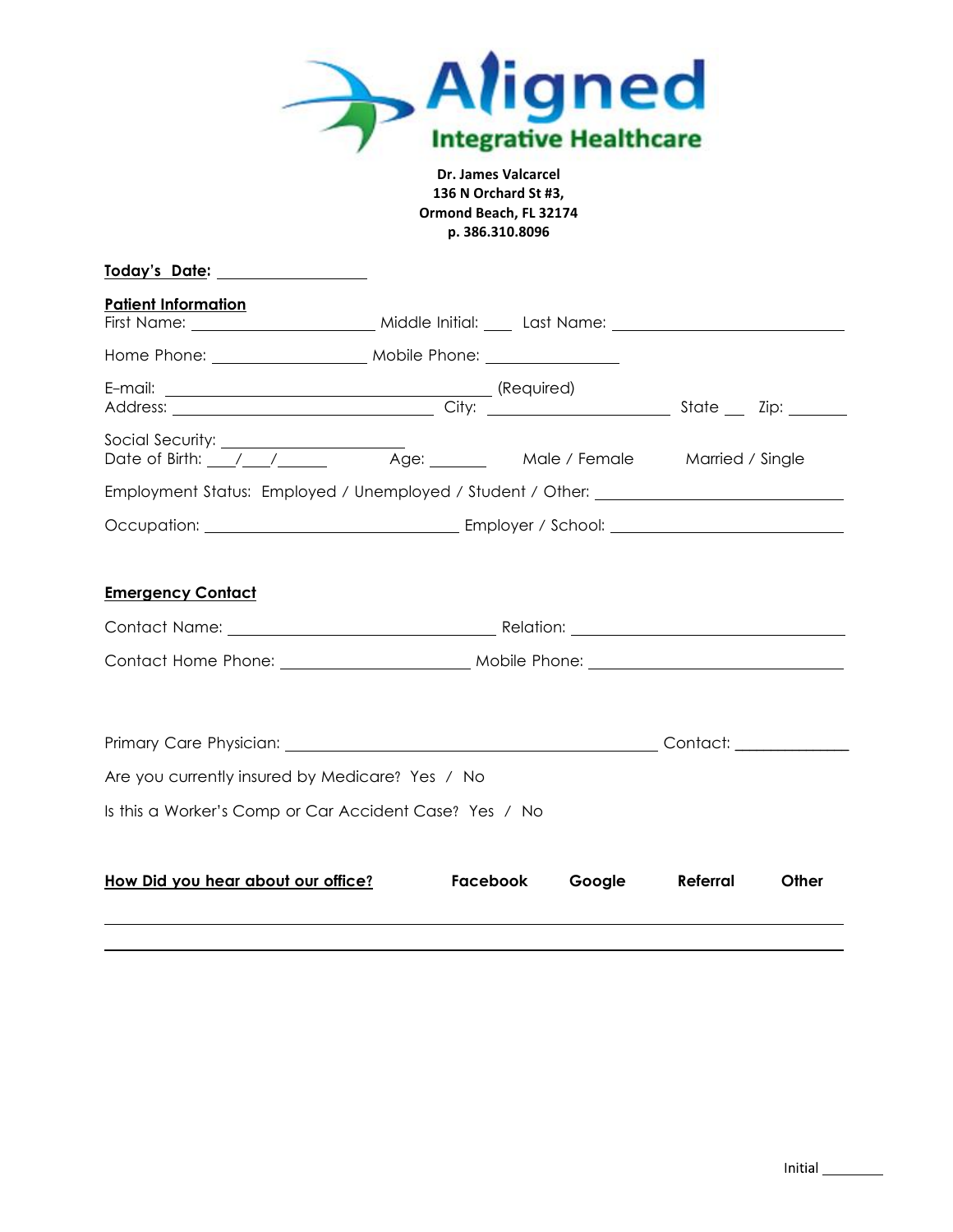# **What brings you in to Aligned Integrative Healthcare?**

By using the key below, please indicate on the body diagram where you are experiencing pain.

### - Numbness XXX - Burning /// - Stabbing +++ - Dull Ache OOO - Pins and Needles



Describe your symptoms:

## **Past Medical History**

| Do you use Tylenol, Aleve or other OTC pain medications regularly?: YES NO |  |  |
|----------------------------------------------------------------------------|--|--|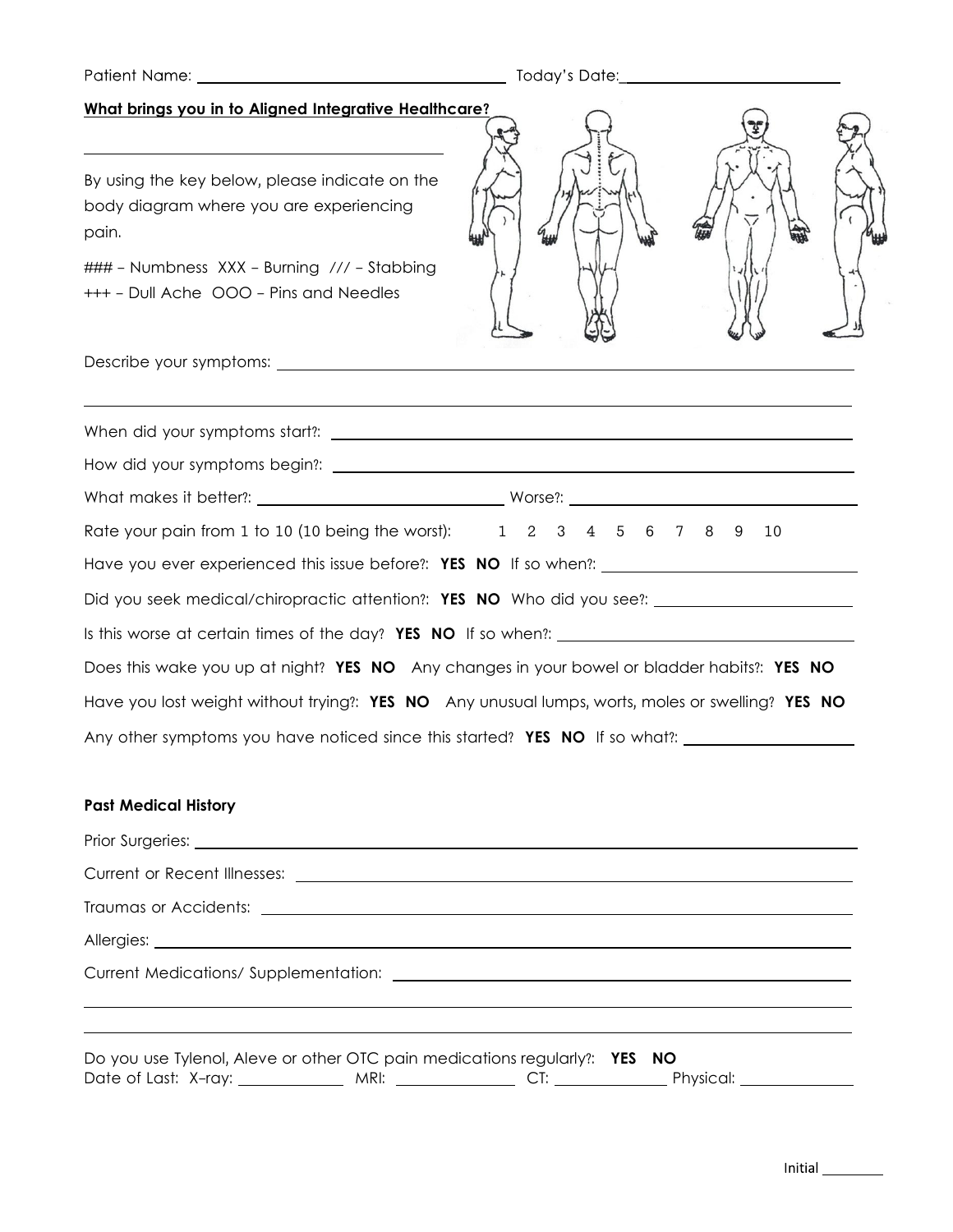| Please CIRCLE all that you have or are being treated for:                                 |                                                                                                                                                                                                                                |  |  |
|-------------------------------------------------------------------------------------------|--------------------------------------------------------------------------------------------------------------------------------------------------------------------------------------------------------------------------------|--|--|
|                                                                                           | Heart Disease High Cholesterol High Blood Pressure Low Blood Pressure Heartburn Diabetes                                                                                                                                       |  |  |
|                                                                                           | Anemia Heart Attack Shortness of Breathe Asthma Lung Conditions Eye disorders/Glaucoma                                                                                                                                         |  |  |
| Neurological Problems Headaches/Migraines Stroke Depression/Anxiety Arthritis             | Cancer                                                                                                                                                                                                                         |  |  |
|                                                                                           | Ulcer/Colitis Liver Problems Kidney/Bladder Problems Seizures Sinus Problems Thyroid Problems                                                                                                                                  |  |  |
| Multiple Sclerosis Osteoporosis STD Psoriasis Eczema Joint Replacement Surgery Alcoholism |                                                                                                                                                                                                                                |  |  |
|                                                                                           |                                                                                                                                                                                                                                |  |  |
|                                                                                           |                                                                                                                                                                                                                                |  |  |
| <b>Family History</b>                                                                     |                                                                                                                                                                                                                                |  |  |
| Any significant medical conditions?                                                       |                                                                                                                                                                                                                                |  |  |
|                                                                                           |                                                                                                                                                                                                                                |  |  |
|                                                                                           |                                                                                                                                                                                                                                |  |  |
|                                                                                           | Siblings: 2000 Children: 2000 Children: 2000 Children: 2000 Children: 2000 Children: 2000 Children: 2000 Children: 2000 Children: 2000 Children: 2000 Children: 2000 Children: 2000 Children: 2000 Children: 2000 Children: 20 |  |  |
| <b>Social History</b>                                                                     |                                                                                                                                                                                                                                |  |  |
|                                                                                           |                                                                                                                                                                                                                                |  |  |
| Describe your diet: Stand American Paleo Low Carb Vegan/Vegetarian Low Fat Other          |                                                                                                                                                                                                                                |  |  |
|                                                                                           | How often do you exercise?: 2+/week 1+/week 1+/month Never _____________________                                                                                                                                               |  |  |
| How often do you drink alcoholic beverages a week?: 1-3 4-7 8+                            | <b>Beer</b><br>Wine<br>Liquor                                                                                                                                                                                                  |  |  |
| Stress level: Low Average High Very High                                                  |                                                                                                                                                                                                                                |  |  |
|                                                                                           | Do you smoke or have you smoked?: YES NO When did you quit?: ___________ How often?: ____/wk                                                                                                                                   |  |  |
|                                                                                           | Do you or have you participated in Recreational Drugs?: YES NO Which ones?: _______________________                                                                                                                            |  |  |
|                                                                                           |                                                                                                                                                                                                                                |  |  |
| How many hours per night do you sleep?: 8+ 6-8 less than 6 Feel rested? YES NO            |                                                                                                                                                                                                                                |  |  |
|                                                                                           | Caffeine Intake: Less than 2 more than 2 per day Of: Coffee Soda Tea Pills Energy Drink Are                                                                                                                                    |  |  |
| Divorced?: YES NO<br>you married?: YES NO                                                 | Children?: YES NO                                                                                                                                                                                                              |  |  |
| Has your condition affected your intimate life?: YES NO                                   |                                                                                                                                                                                                                                |  |  |
| Do you ever feel Depressed?: YES NO Explain: ___________________________________          |                                                                                                                                                                                                                                |  |  |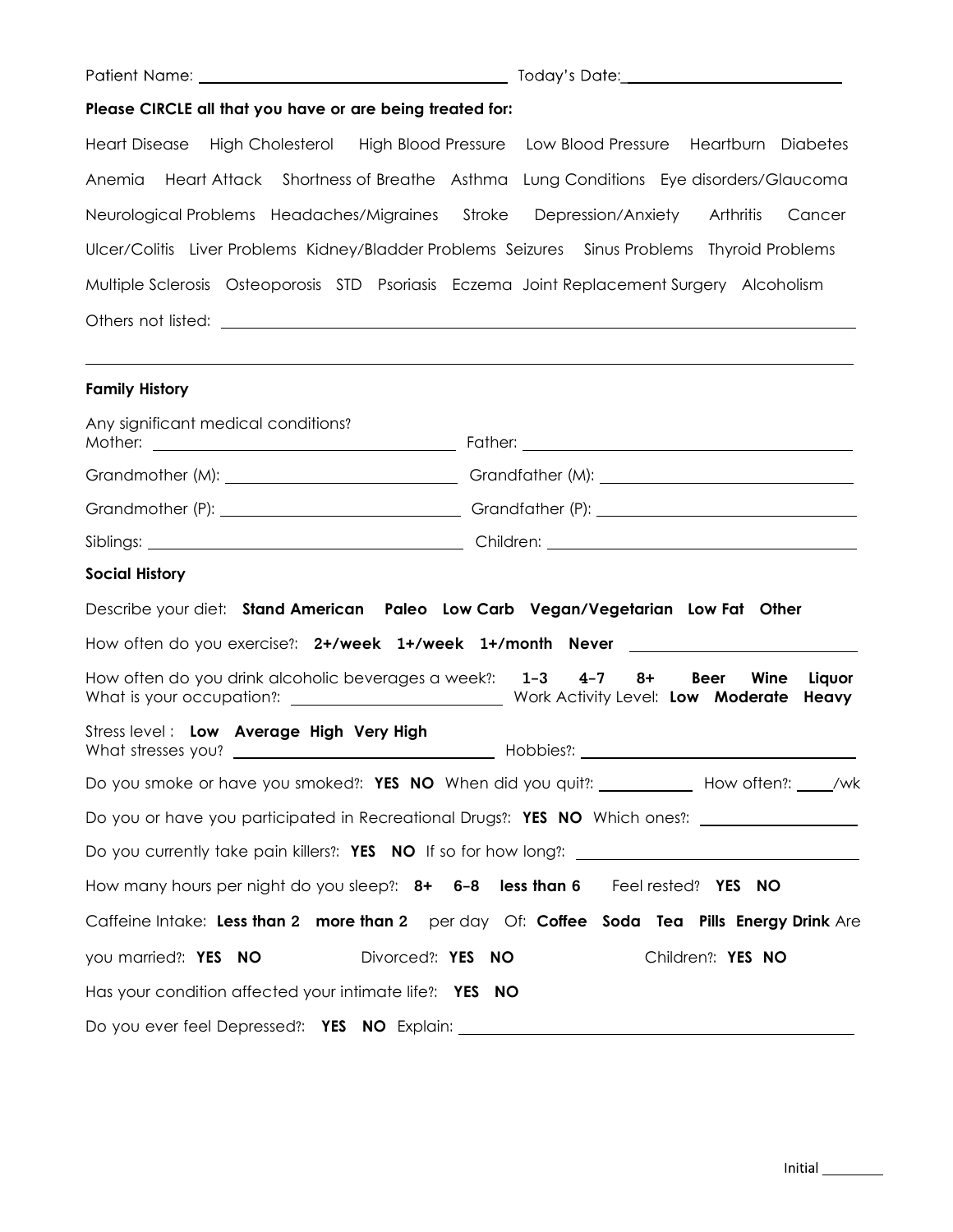## **Review of Systems**

# **Please CIRCLE all that apply to you:**

| Weakness                   | Memory Trouble                      | Hernia                        |
|----------------------------|-------------------------------------|-------------------------------|
| Fatigue/Malaise/Lethargy   | Neck Pain                           | Testicular Pain or Swelling   |
| Fever/Chills               | <b>Neck Stiffness</b>               | Painful Menstruation          |
| Weight Gain                | <b>Breast Lumps</b>                 | Menopausal Symptoms           |
| Wight Loss                 | <b>Breast Pain or Discharge</b>     | Leg Cramps                    |
| Sleeping Trouble           | Chest Pain or Discomfort            | Varicose Veins                |
| Change in Appetite         | Palpitations                        | Muscle or Joint Pain          |
| Night Sweat                | <b>Breathing Difficulties</b>       | Joint Stiffness               |
| <b>Itching or Rashes</b>   | Swelling                            | <b>Backache</b>               |
| Lumps or Sores             | Cough or Coughing Sputum            | Redness                       |
| Skin Color Change          | Wheezing                            | Muscle or Joint Tenderness    |
| Changes in Nails or Hair   | Trouble Swallowing                  | <b>Decreased Motion</b>       |
| Headache                   | Heartburn                           | Fainting                      |
| <b>Dizziness</b>           | Nausea                              | Paralysis                     |
| Head Injury                | Pregnant                            | Numbness or Loss of Sensation |
| Vertigo                    | <b>Rectal Bleeding</b>              | Tingling                      |
| Ringing in the Ears        | Diarrhea                            | <b>Radiating Pain</b>         |
| <b>Vision Changes</b>      | Abdominal Pain                      | <b>Tremors</b>                |
| Nasal Congestion/Discharge | Frequent Urination                  | Heat or Cold Intolerance      |
| Sinus Problems             | Difficulty Urinating                | <b>Increased Sweating</b>     |
| Hoarseness                 | <b>Burning or Painful Urination</b> | <b>Excessive Thirst</b>       |
| Nervousness                | Kidney Stones                       | <b>Excessive Hunger</b>       |
| Depression                 | <b>Bowl or Bladder Changes</b>      | Change in Glove/Hat/Shoe Size |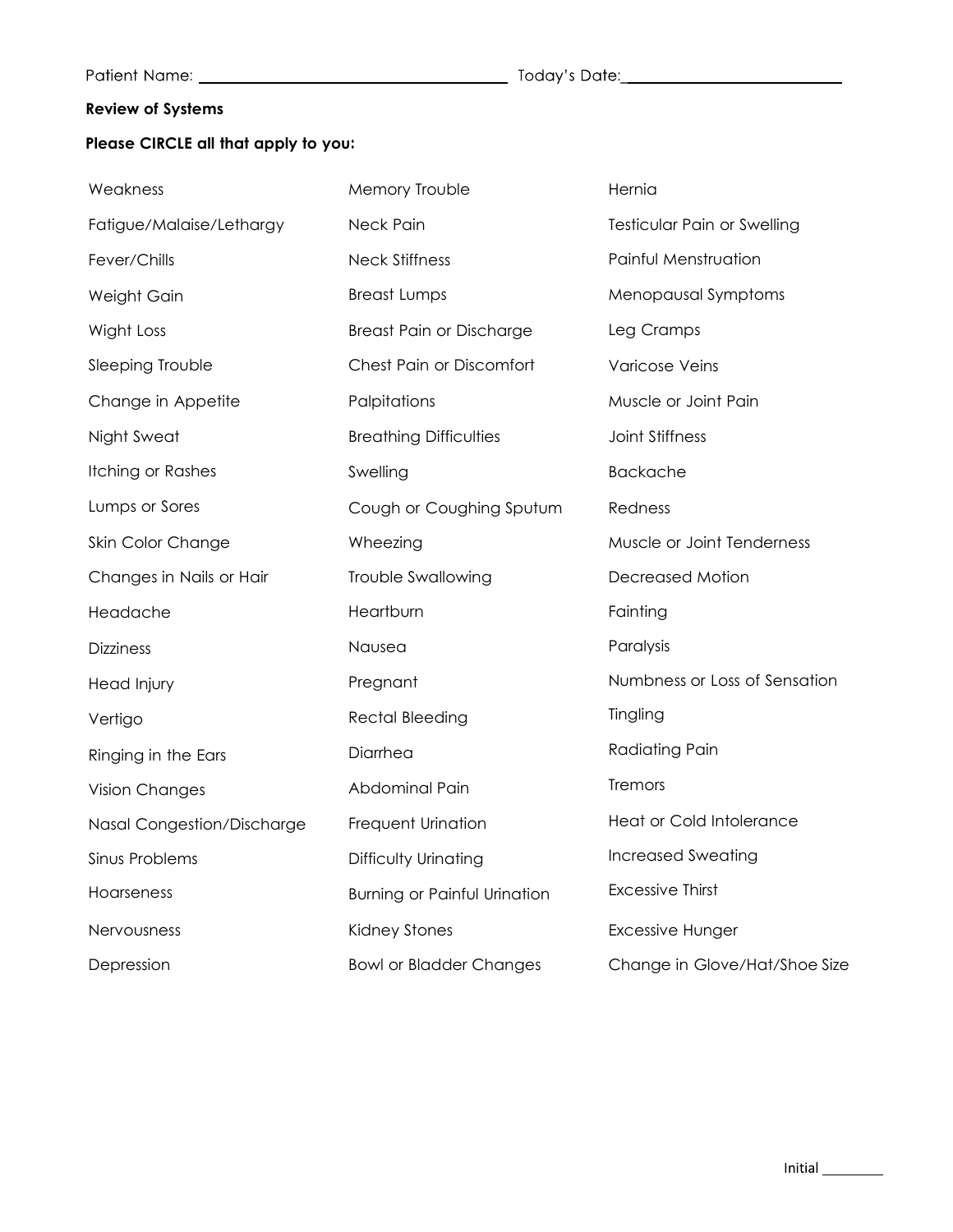## **Informed Consent Form**

To the patient: Please read this entire document prior to signing it. It is important that you understand the information contained in this document. If anything is unclear, please ask questions before you sign.

### **The nature of the chiropractic rehabilitation**

Doctors of Chiropractic utilize spinal manipulative therapy and other hands on techniques. The doctor may use their hands or a mechanical instrument upon your body in such a way as to move your joints. That may cause an audible "pop" or "click," much as you have experienced when you "crack" your knuckles. You may feel a sense of movement. Also, rehabilitation exercises may be required. These exercises may include moving around on the table or floor, with or without stretchy bands, kettlebells or other apparatuses.

### **Analysis / Examination / Treatment**

As a part of the analysis, examination, and treatment, you are consenting to the chiropractic procedures.

This may consist of the following procedures:

Spinal Manipulative Therapy Range of Motion Orthopedic, Muscle Strength Testing

Vital signs Neurological Exam Posture and Functional Testing Hot/Cold Therapy

Palpation Electrical Muscle Stimulation Vibration Therapy Laser Others (Can Explain)

#### **The material risks inherent in chiropractic treatment**

As with any healthcare procedure, there are certain complications which may arise during chiropractic manipulation and therapy. These complications include but are not limited to: fractures, disc injuries, dislocations, muscle strain, cervical myelopathy, costovertebral strains and separations, and burns. Some types of manipulation of the neck have been associated with injuries to the arteries in the neck leading to or contributing to serious complications including stroke. Some patients will feel some stiffness and soreness following the first few days of treatment. I will make every reasonable effort during the examination to screen for contraindications to care; however, if you have a condition that would otherwise not come to my attention, it is your responsibility to inform me.

#### **The probability of those risks occurring.**

Fractures are rare occurrences and generally result from some underlying weakness of the bone which I check for during the taking of your history and during examination and X-ray. Stroke has been the subject of tremendous disagreement. The incidences of stroke are exceedingly rare and are estimated to occur between one in one million and one in five million cervical adjustments. The other complications are also generally described as rare.

### **The availability and nature of other treatment options**

Other treatment options for your condition may include:

- Self-administered, over-the-counter analgesics and rest
- Medical care and prescription drugs such as anti-inflammatory, muscle relaxants and pain-killers
- Hospitalization
- Surgery

If you chose to use one of the above noted "other treatment" options, you should be aware that there are risks and benefits of such options and you may wish to discuss these with your primary medical physician.

### **The risks and dangers attendant to remaining untreated**

Remaining untreated may allow the formation of adhesions and reduce mobility which may set up a pain reaction further reducing mobility. Symptoms may increase and over time this process may complicate treatment making it more difficult and less effective the longer it is postponed.

### **DO NOT SIGN UNTIL YOU HAVE READ AND UNDERSTAND THE ABOVE.**

### **PLEASE CHECK THE APPROPRIATE BLOCK AND SIGN BELOW**

l have read [ ] or have had read to me [ ] the above explanation of the chiropractic adjustment and re**lated treatment. I have discussed it with Dr. Valcarcel and have had my questions answered to my satisfaction. By signing below I state that I have weighed the risks involved in undergoing treatment and have decided that it is in my best interest to undergo the treatment recommended. Having been informed of the risks, I hereby give my consent to that treatment.**

Patient or Guardian's Name: Date:

Signature: \_\_\_\_\_\_\_\_\_\_\_\_\_\_\_\_\_\_\_\_\_\_\_\_\_\_\_\_\_\_\_\_\_\_\_\_\_\_\_\_\_\_\_\_\_\_\_\_\_\_\_\_\_\_\_\_\_\_\_ Date: \_\_\_\_\_\_\_\_\_\_\_\_\_\_\_\_\_\_\_\_\_\_\_\_\_\_\_\_\_\_\_\_\_\_

| ſ I<br>×<br>٠ |
|---------------|
|---------------|